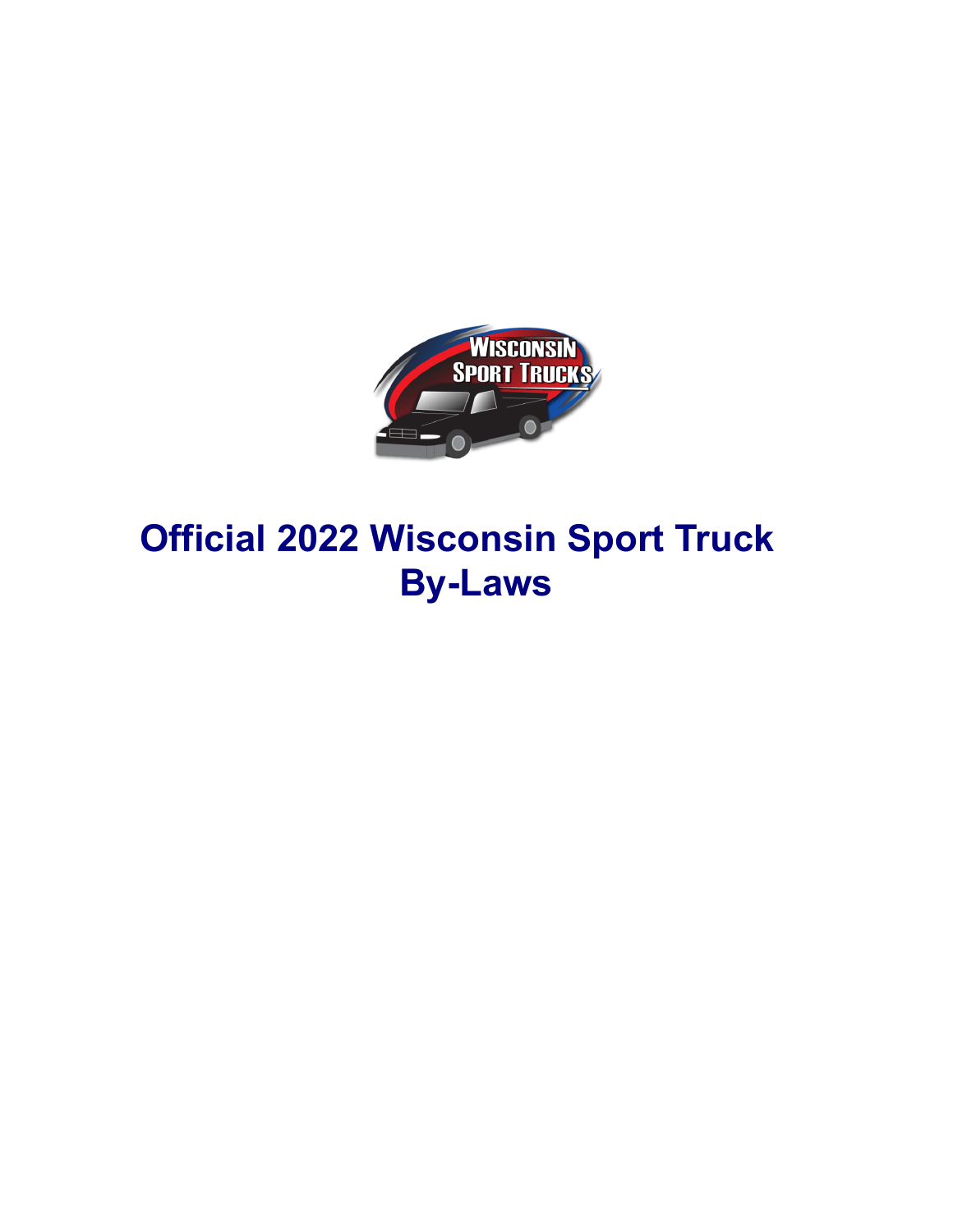# **CONSTITUTION and BY - LAWS of the WISCONSIN SPORT TRUCKS (A non-profit organization)**

### **ARTICLE 1 Election of Officers**

**Section 1:** Protocol of Elections Nominations for all offices will be taken from the current members of the club. All nominees must be a current member (See definition of member in ARTICLE IV, Section 5) in good standings and have been a member in good standing the year previous of being nominated. Upon acceptance of the nomination, all nominees will be placed on a ballot for each office up for election. There also must be a place on the ballot for a write in vote for any person whom wishes to run as a write in candidate. The persons nominated will have the opportunity to address the club body of their intentions for the office, if they so chose. Any person whom wishes to run as a write in candidate will also be given the opportunity to present themselves and their intentions of office to the club body. The candidates for President, Vice-President, Secretary, and Treasurer receiving the majority of the votes being cast shall be declared elected to their respective offices.

**Section 1A**: **Offices of President and Treasurer** During even numbered years these respective offices are for the duration of a two (2) year term. The election for the offices of President and Treasurer shall be held at the regular club meeting held on the third Wednesday of the first meeting in the off season.

**Section 1B**: **Offices of Vice President and Secretary** During odd number years these respective offices are for the duration of a two (2) year term. The election for the offices of Vice President and Secretary shall be held at the regular club meeting held on the third Wednesday of the first meeting in the off season.

**Section 2:** The officers so elected to the positions of President and Treasurer shall be installed to their respective office at the end of their term. If prior to the end of their term the newly elected President resigns, the acting Vice President takes office. Nominations for a new Vice-President shall be taken at the next two(2) club functions thereafter. At the next club function following the completion of nominations, a vote will be taken and the candidate receiving the majority of the votes being cast shall be elected for the remainder of the term.

**Section 2A:** The officers so elected to the positions of Vice President and Secretary shall be installed to their respective office at the end of their term. If prior to the end of their term the newly elected Secretary resigns, nominations for a new Secretary shall be taken at the next two(2) club functions thereafter. At the next club function following the completion of nominations, a vote will be taken and the candidate receiving the majority of the votes being cast shall be elected for the remainder of the term.

**Section 2B:** Any resignation by an officer will be submitted to all presiding officers in a formal letter.

**Section 3.** A vacancy in any office, except President, will be filled by nominations at the next two(2) club functions, and then a vote at the following club function.

**Section 4**. The officers reserve the right to interpret all set rules and regulations regarding all club functions previously voted upon.

**Section 5**. The officers reserve the right to remove anyone who is unruly at any club function and subject them to necessary disciplinary action, as decided by the officers.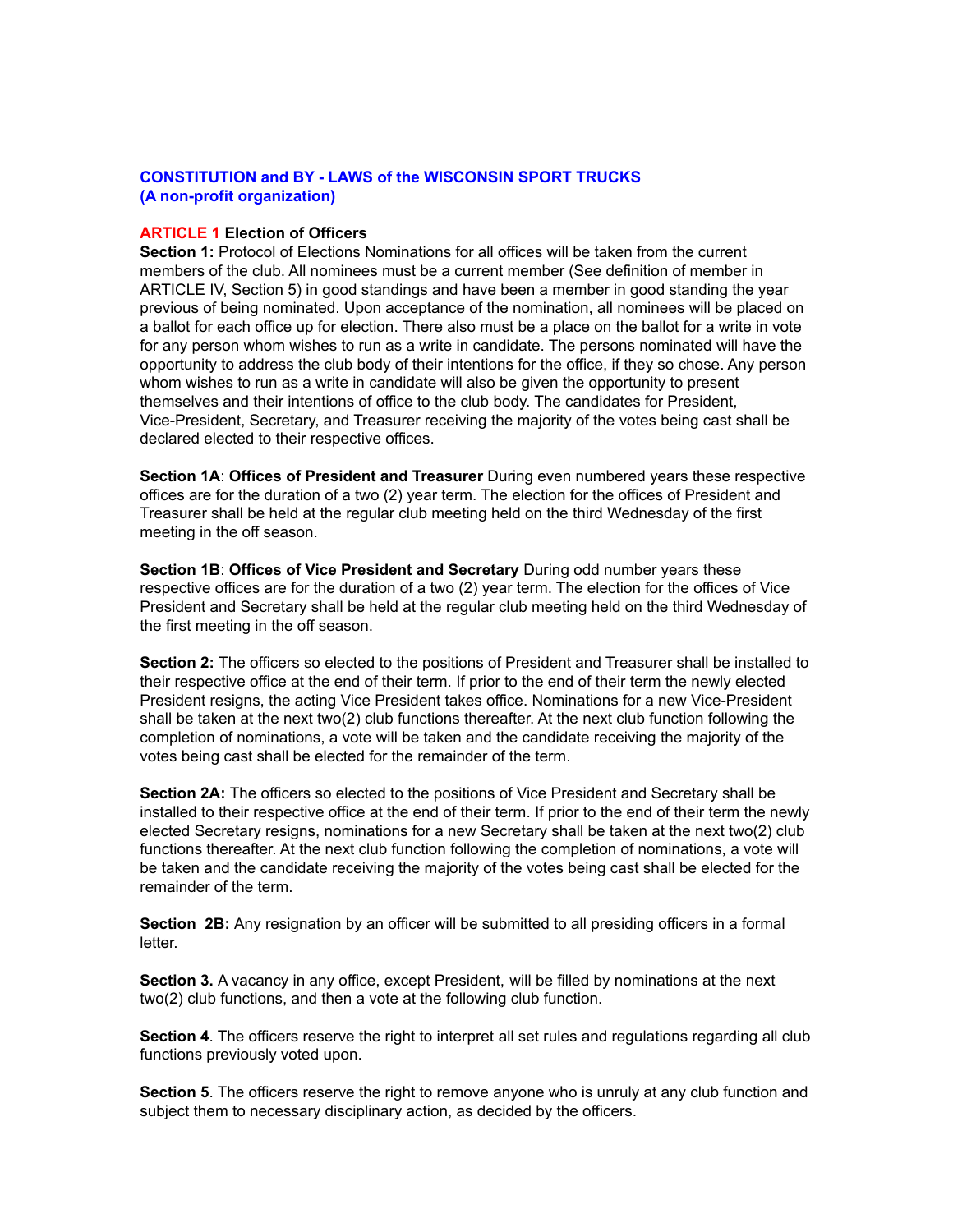# **ARTICLE 2**

**Section 1. PRESIDENT**. It shall be the duty of the President to preside at meetings of the club and to perform such other duties as ordinarily pertain to their office.

**Section 2. VICE PRESIDENT.** It shall be the duty of the Vice President to preside at meetings of the club in the absence of the President and to perform such other duties as ordinarily pertain to their office.

**Section 3. SECRETARY**. The principal duties of the Secretary shall be to countersign all deeds, leases, and conveyances executed by the corporation, and to such other papers as shall be required to be sealed and to keep record of the proceedings. They are to safely and systematically keep all books, papers, records and documents belonging to the club, or in any way pertaining to the business thereof.

**Section 4. TREASURER.** The principal duties of the Treasurer shall be to keep an account of all monies, credits, and property of any and every nature of the corporation, which shall come into their hands, and to keep an accurate account of all monies disbursed, and to render such accounts, statements, and inventories of monies received and disbursed to the club officers or Audit Committee, and of money or property on hand, and generally of all matters pertaining to their office. At the end of November, each year, the Treasurer is to render all books to the Auditing Committee to be audited by that committee and reported to the membership when that year's audit is completed.

**Section 5.** All officers shall hold office for the term of the date of inauguration, unless the office is filled temporarily. Upon their retirement from office they shall have 15 days to turn over to their successors, or to the President or Audit Committee, all funds, books of account, computer material or club property in their possession.

**Section 6.** All officers shall be paid for any expense accumulated by or for all club duties, after such expenses have been approved by the remaining officers and/or club members.

**Section 7**. Wisconsin Sport Truck officers reserve the right to review performance of any Wisconsin Sport Truck official. Wisconsin Sport truck official's job status may be subject to disciplinary action up to and including terminations.

# **ARTICLE 3**

**Section 1.** Meetings shall be held monthly, on the third Wednesday of each month in the off season. For a good cause, a different day can be set, or the meeting dispensed with for a given month, as determined by the officers.

**Section 2.** Any change in the dates of a regular meeting will be announced at the previous meeting and posted on the Wisconsin Sport Truck website when possible. (www.wissporttrucks.com)

## **ARTICLE 4 Fees, Dues and Memberships**

**Section 1:** The membership fee shall be as follows and must be paid to the Treasurer as a pre requisite for membership:

Driver memberships are voted on annually and truck registration is voted on annually by the members of the Wisconsin Sport Truck organization when deemed necessary.

The Fox River Racing Club membership and/or any other track membership is optional and up to the driver to purchase if they so chose.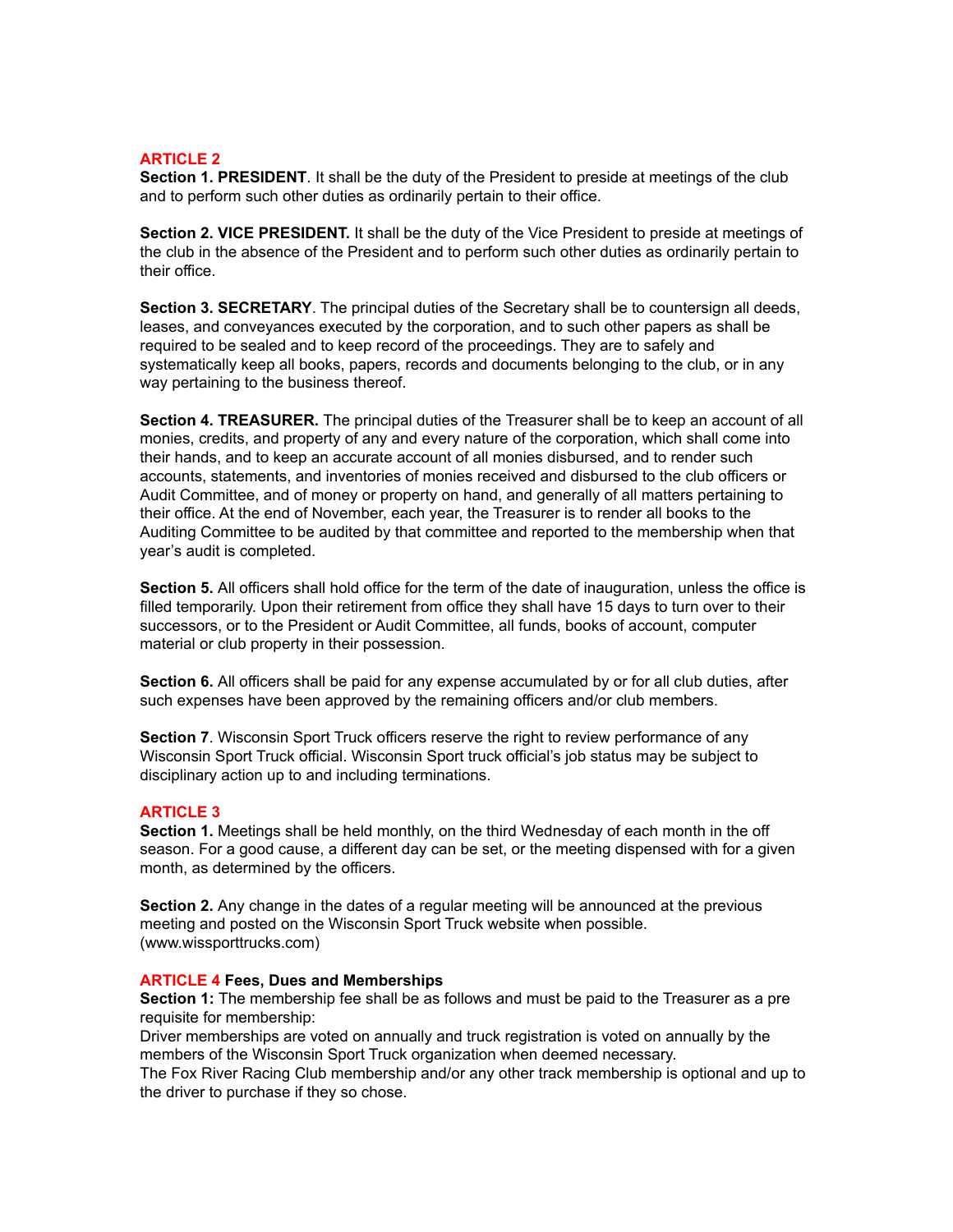**Section 2**. Any full member not having his/her truck registration fee paid by the March meeting shall forfeit his/her number, and said number becomes open to other members of the club in good standing. Membership shall run from January 1st through December  $31^{st}$ .

**Section 3**. Membership entitles the person to be eligible for one ticket to the banquet, voting at club functions, eligible for nominations for the following year.

**Section 4.** In order to be eligible for nominations for the following year, the member must be named on the membership form. A person using a team membership for all other member benefits, will not be eligible for nominations.

#### **ARTICLE 5**

**Section 1.** Rookie of the Year. Must be club member and not raced more than 5 races in the previous years and no less than 5 races in the eligible year only at Kaukauna. The only person that can get points is the rookie, NOT the truck

**Section 2.** Best Appearing Truck. Truck owner must be a club member. Award selection to be determined by a vote of the piers.

**Section 3.** Any major infraction of club/track rules will result in ineligibility for awards that year.

**Section 4**. In order to be eligible for final point fund money, the truck owners truck must have participated in and be a member of, and have a current truck registration number of the Wisconsin Sport Truck Organization. Special Sponsorship monies may be determined and distributed by the wishes of the sponsor.

**Section 5**. Wisconsin Sport Truck championship points accumulated during Wisconsin Sport Truck racing events will be awarded to the truck number, who must be a member of the Wisconsin Sport Truck Organization.

#### **ARTICLE 6**

.

**Section 1.** The officers shall form committees whenever they feel there is a need for the benefit of the club.

**Section 1 (A).** The officers shall determine the number of people needed for the committees and ask for volunteers from the floor.

**Section 1 (B).** The duties of the committees shall be determined by the officers and the committee.

#### **ARTICLE 7**

**Section 1**. Any persons with club monies must turn over the monies within 14 days to the Treasurer. The Treasurer or Bookkeeper shall deposit all funds of the club in the club's name, at a financial institution to be named by the officers. All deposits of club funds shall be made by the Treasurer or Bookkeeper. All officers will have knowledge of this account.

**Section 2.** All bills shall be paid by check, with approval of club officers and/or club members required on all checks. No monies in excess of \$100.00 shall be spent by an officer without the approval from other club officers and/or members. All equipment purchases over \$500.00 shall be approved by the Officers and club members.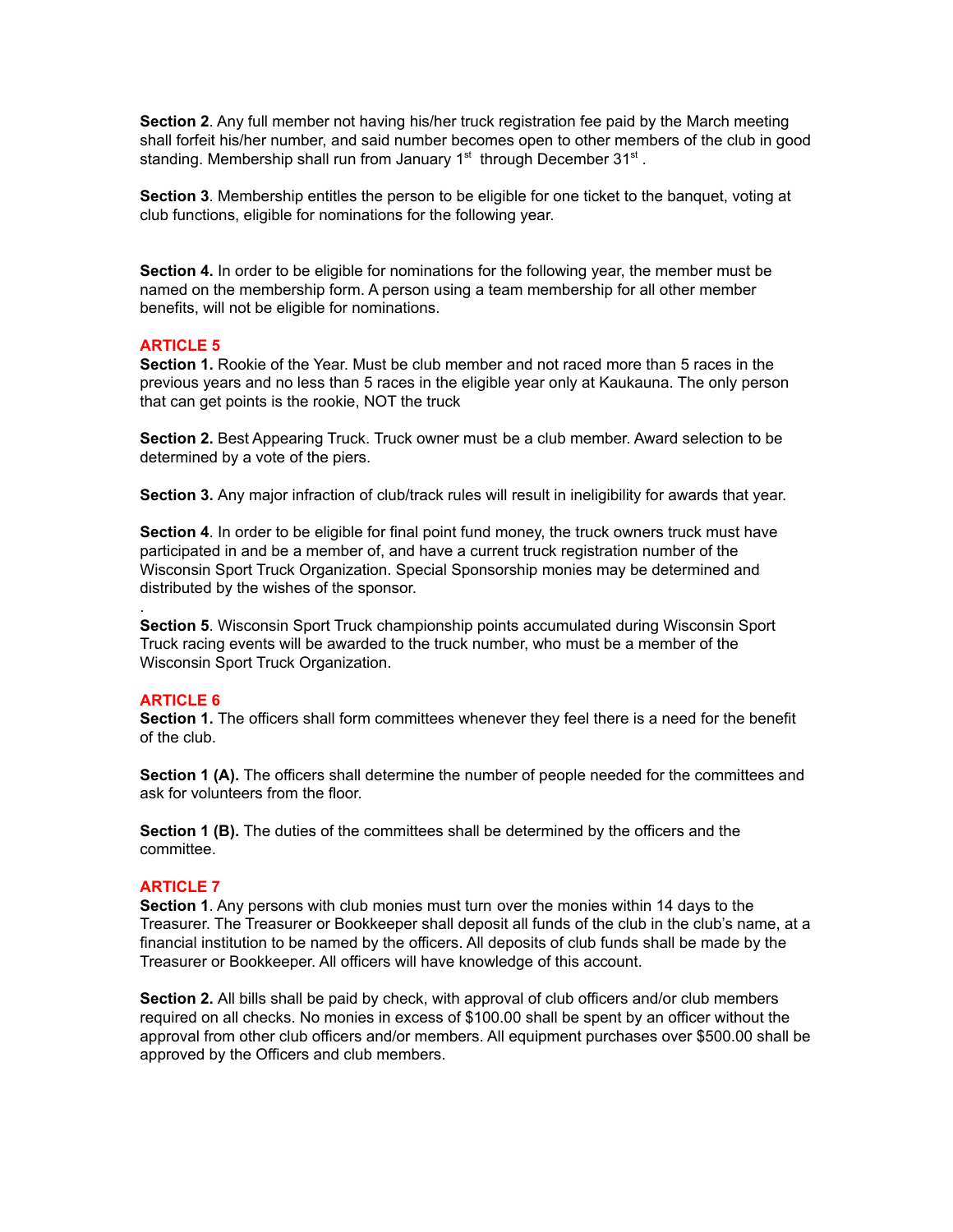# **ARTICLE 8**

**Section 1.** No action to commit this club on any matter shall be considered by the club until it has been considered by the officers.

**Section 2.** The club shall have the right to donate funds for club sponsored local projects that have been fully explained to the club members and recommended by the officers.

#### **ARTICLE 9**

**Amendments.** These by-laws may be amended at any regular meeting by a two-thirds vote of all full members present, provided that notice of such proposed amendment change shall have been notified at the previous club meeting and posted on the Wisconsin Sport Truck website. (www.wissporttrucks.com)

#### **ARTICLE 10**

**Bylaws:** Upon the adoption by the Wisconsin Sport Truck organization of the above by-laws, all previous bylaws of the club shall be considered void. These bylaws will be reviewed upon the election/re-election of a new President and the Wisconsin Sport Truck membership when necessary.

## **ARTICLE 11**

**Meetings:** The meetings will be governed by the Roberts' Rules of Order.

#### **ARTICLE 12**

Club members shall act as a board of directors for the Wisconsin Sport Truck Organization when deemed necessary. The duty of the club members shall be to remove any officer from office if the need arises, act as a grievance board and act as a deciding vote if the officers are deadlocked. The club members shall also help with the day to day operations of the club when requested to do so by the club officers. You MUST be a current Wisconsin Sport Truck club member to participate in board of directors decisions. It would take two thirds of the majority vote for impeachment.

#### **ARTICLE 13**

**Voting on truck rules:** You are allowed one vote per registered truck on rules that pertain to truck rules. Multiple truck owners get one 1 vote.

#### **ARTICLE 14**

**Memberships:** Cut off date to purchase memberships is prior to the Wisconsin Sport Truck banquet. Memberships purchased before the banquet can take part in voting. Voting on truck rules is 1 member per registered truck can vote. Multiple truck owners get 1 vote.

#### **ARTICLE 15**

All Wisconsin Sport Truck members and officers will abide by the clubs decision's when it comes to race schedules, rules and by-laws. Any violation from article 15 may result in revocation of club membership with no refunds.

#### **ARTICLE 16**

No club officer and/or members shall represent the Wisconsin Sport Truck organization on their own unless requested by the club officers and members when it comes to any final decisions pertaining to the Wisconsin Sport Truck organization.

#### **ARTICLE 17**

A hold harmless agreement must be signed by each member before participating in any club event. Under the age of 18 must be signed and notarized by legal guardian(s) or parent(s).